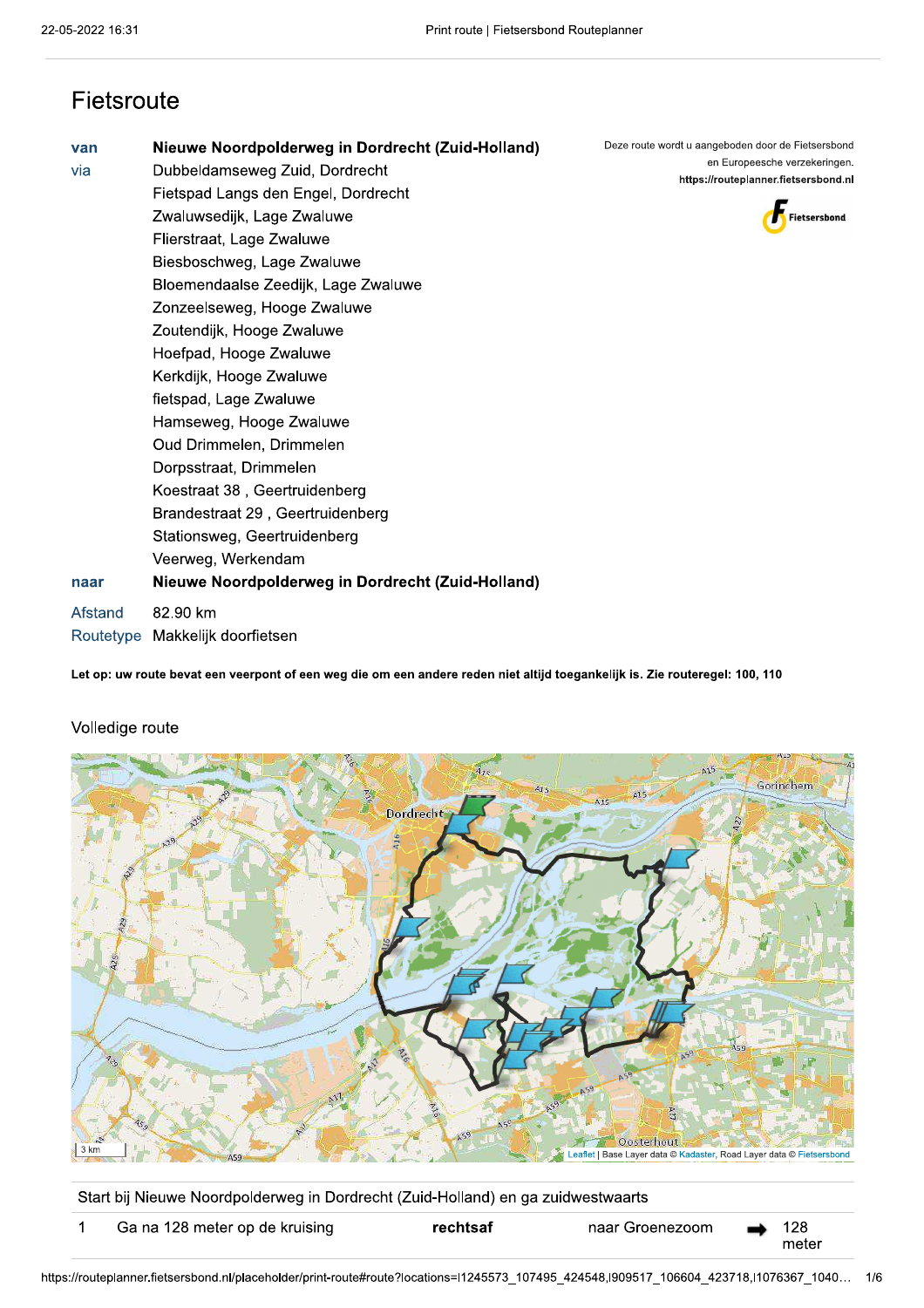Print route | Fietsersbond Routeplanner

| $\overline{2}$ | Ga na 232 meter bij het einde                                                                                                                                                    | rechtdoor     | , naam wordt<br>Noordendijk                 | 360<br>meter |
|----------------|----------------------------------------------------------------------------------------------------------------------------------------------------------------------------------|---------------|---------------------------------------------|--------------|
| 3              | Ga na 143 meter na de oversteek                                                                                                                                                  | rechtdoor     | , naam blijft<br>Noordendijk                | 504<br>meter |
| 4              | Ga na 120 meter bij de zijstraat                                                                                                                                                 | linksaf       | naar<br>Aalscholverstraat                   | 645<br>meter |
| 5              | Ga na 372 meter bij de T-splitsing                                                                                                                                               | rechtsaf      | naar<br>Halmaheiraplein                     | 1.0 km.      |
| 6              | Ga na 44 meter bij de zijstraat                                                                                                                                                  | linksaf       | naar fietstunnel<br>Halmaheiraplein         | 1.1 km.      |
| $\overline{7}$ | Ga na 96 meter op de kruising                                                                                                                                                    | rechtdoor     | , naam wordt<br>Twintighoevenweg            | 1.2 km.      |
| 8              | Ga na 569 meter bij de T-splitsing<br>In dit routeonderdeel zit een Paaltje.                                                                                                     | linksaf       | naar<br>Dubbeldamseweg<br>Zuid              | 1.7 km.      |
| 9              | Ga na 268 meter bij het einde<br>In dit routeonderdeel zit een Paaltje.                                                                                                          | rechtdoor     | , naam wordt<br>Dordwijklaan                | 2.0 km.      |
| 10             | Ga na 79 meter op de kruising                                                                                                                                                    | rechtsaf      | naar fietspad<br>oostzijde Rondweg          | 2.1 km.      |
| 11             | Ga na 515 meter bij het kruispunt<br>Deze afslag is bij een Verkeerslicht.                                                                                                       | schuin links  | , naam blijft fietspad<br>oostzijde Rondweg | 2.6 km.      |
| 12             | Ga na 1.5 km. bij het kruispunt                                                                                                                                                  | schuin links  | , naam blijft fietspad<br>oostzijde Rondweg | 4.1 km.      |
| 13             | Ga na 919 meter op de kruising<br>In dit routeonderdeel zit een Dit is een gastadres van<br>Vrienden op de Fiets met de volgende beschrijving:<br>Verblijftype: Logeerkamer      | rechtdoor     | , naam wordt<br>Smitsweg                    | 5.1 km.      |
| 14             | Ga na 968 meter bij de T-splitsing                                                                                                                                               | schuin rechts | naar Wieldrechtse<br>Zeedijk                | 6.1 km.      |
| 15             | Ga na 478 meter bij de zijstraat                                                                                                                                                 | scherp links  | naar Zanddijk                               | 6.5 km.      |
| 16             | Ga na 1.4 km. bij de zijstraat                                                                                                                                                   | rechtsaf      | naar Nieuwe<br>Beerpolder                   | 7.9 km.      |
| 17             | Ga na 480 meter bij de zijstraat<br>Deze afslag is bij een weg met de volgende beschrijving:<br>Auto's, brommers en landbouwvoertuigen op fietspad.                              | schuin links  | naar fietspad Langs<br>den Engel            | 8.4 km.      |
| 18             | Ga na 1.7 km. bij de Y-splitsing                                                                                                                                                 | schuin rechts | naar Polder<br>Oudendijk                    | 10.1 km.     |
| 19             | Ga na 1.5 km. bij de zijstraat                                                                                                                                                   | rechtdoor     | , naam wordt<br>Buitendijk                  | 11.6 km.     |
| 20             | Ga na 1.3 km. bij het einde                                                                                                                                                      | rechtdoor     | , naam wordt<br>Moerdijkbrug                | 12.9 km.     |
| 21             | Ga na 1.3 km. bij de zijstraat<br>Op deze weg komt u in de woonplaats Moerdijk.                                                                                                  | linksaf       | naar Ketelpolder<br>Oost                    | 14.2 km.     |
| 22             | Ga na 136 meter bij de T-splitsing                                                                                                                                               | rechtsaf      | naar Zwaluwsedijk                           | 14.3 km.     |
| 23             | Ga na 3.6 km. bij de T-splitsing<br>Op deze weg komt u in de woonplaats Lage Zwaluwe.                                                                                            | scherp rechts | naar Flierstraat                            | 17.9 km.     |
| 24             | Ga na 230 meter bij het tussenpunt<br>In dit routeonderdeel zit een Dit is een gastadres van<br>Vrienden op de Fiets met de volgende beschrijving:<br>Verblijftype: Logeerkamer. | terug         | , naam blijft<br>Flierstraat                | 18.2 km.     |
| 25             | Ga na 230 meter bij de zijstraat<br>In dit routeonderdeel zit een Dit is een gastadres van                                                                                       | rechtdoor     | , naam wordt<br>Nieuwlandsedijk             | 18.4 km.     |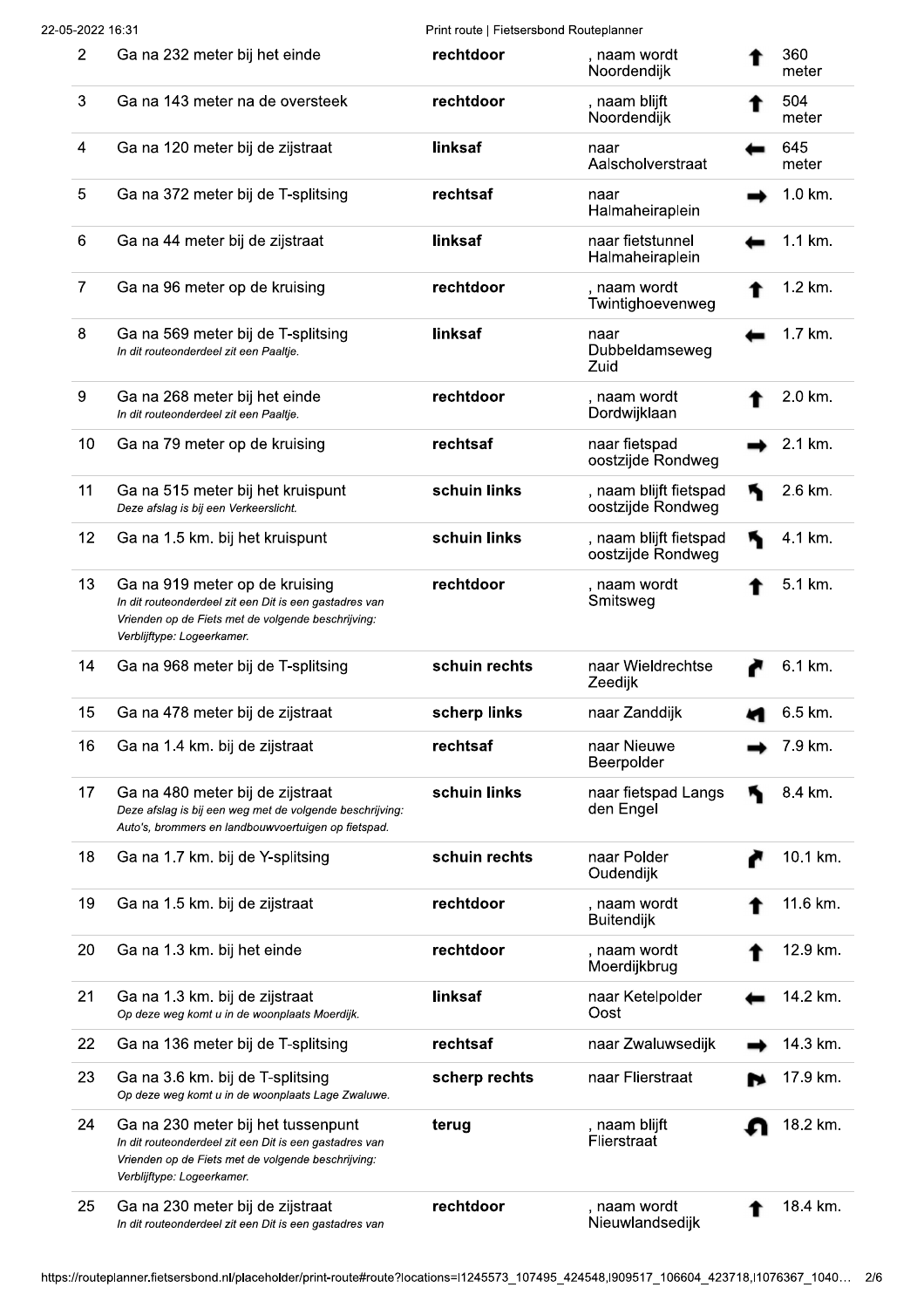Vrienden op de Fiets met de volgende beschrijving: Verblijftype: Logeerkamer.

| 26 | Ga na 33 meter bij de Y-splitsing                                                                                                                                               | schuin links  | naar Biesboschweg                | 18.4 km. |
|----|---------------------------------------------------------------------------------------------------------------------------------------------------------------------------------|---------------|----------------------------------|----------|
| 27 | Ga na 366 meter bij het tussenpunt                                                                                                                                              | terug         | , naam blijft<br>Biesboschweg    | 18.8 km. |
| 28 | Ga na 366 meter bij de Y-splitsing                                                                                                                                              | schuin rechts | naar<br>Nieuwlandsedijk          | 19.2 km. |
| 29 | Ga na 33 meter bij de zijstraat                                                                                                                                                 | rechtdoor     | , naam wordt<br>Flierstraat      | 19.2 km. |
| 30 | Ga na 482 meter bij het kruispunt<br>In dit routeonderdeel zit een Dit is een gastadres van<br>Vrienden op de Fiets met de volgende beschrijving:<br>Verblijftype: Logeerkamer. | schuin rechts | naar Dirk de<br><b>Botsdijk</b>  | 19.7 km. |
| 31 | Ga na 1.5 km. bij de zijstraat                                                                                                                                                  | linksaf       | naar Reedyk                      | 21.3 km. |
| 32 | Ga na 1.2 km. bij de zijstraat                                                                                                                                                  | rechtdoor     | , naam wordt<br>Landekensdijk    | 22.5 km. |
| 33 | Ga na 1.0 km. bij de T-splitsing                                                                                                                                                | rechtsaf      | naar<br>Bloemendaalse<br>Zeedijk | 23.5 km. |
| 34 | Ga na 133 meter bij de zijstraat                                                                                                                                                | linksaf       | naar 3e<br>Honderdroedenweg      | 23.7 km. |
| 35 | Ga na 2.7 km. bij de zijstraat                                                                                                                                                  | linksaf       | naar Zonzeelseweg                | 26.4 km. |
| 36 | Ga na 1.1 km. bij de T-splitsing<br>Op deze weg komt u in de woonplaats Hooge Zwaluwe.                                                                                          | linksaf       | naar Zoutendijk                  | 27.5 km. |
| 37 | Ga na 1.7 km. bij de zijstraat                                                                                                                                                  | rechtsaf      | naar Onderstraat                 | 29.2 km. |
| 38 | Ga na 377 meter bij de zijstraat                                                                                                                                                | rechtdoor     | , naam wordt<br>Zwaluwseweg      | 29.6 km. |
| 39 | Ga na 374 meter bij de zijstraat                                                                                                                                                | scherp links  | naar Hoefpad                     | 30.0 km. |
| 40 | Ga na 332 meter bij de T-splitsing                                                                                                                                              | schuin links  | naar Burg<br>Godwaldtstraat      | 30.3 km. |
| 41 | Ga na 123 meter bij de T-splitsing                                                                                                                                              | linksaf       | naar Kerkdijk                    | 30.4 km. |
| 42 | Ga na 120 meter bij de zijstraat                                                                                                                                                | rechtdoor     | , naam wordt<br>Spoorstraat      | 30.6 km. |
| 43 | Ga na 318 meter bij de zijstraat                                                                                                                                                | rechtdoor     | , naam wordt<br>Havenstraat      | 30.9 km. |
| 44 | Ga na 138 meter bij de zijstraat                                                                                                                                                | rechtdoor     | , naam wordt<br>Raadhuisstraat   | 31.0 km. |
| 45 | Ga na 391 meter op de kruising                                                                                                                                                  | rechtsaf      | naar Korteweg                    | 31.4 km. |
| 46 | Ga na 56 meter bij de zijstraat                                                                                                                                                 | schuin links  | naar Bosseweg                    | 31.5 km. |
| 47 | Ga na 217 meter op de kruising                                                                                                                                                  | rechtsaf      | naar<br>Ruilverkavelingsweg      | 31.7 km. |
| 48 | Ga na 442 meter bij de zijstraat                                                                                                                                                | schuin links  | naar<br>Vierendeelseweg          | 32.1 km. |
| 49 | Ga na 1.6 km. op de kruising<br>Op deze weg komt u in de woonplaats Lage Zwaluwe.                                                                                               | rechtsaf      | naar Molenweg                    | 33.7 km. |
| 50 | Ga na 9 meter bij het einde                                                                                                                                                     | rechtdoor     | , naam wordt<br>Steenplaats      | 33.8 km. |
| 51 | Ga na 55 meter bij de zijstraat                                                                                                                                                 | rechtsaf      | naar<br>Harmoniepolder           | 33.8 km. |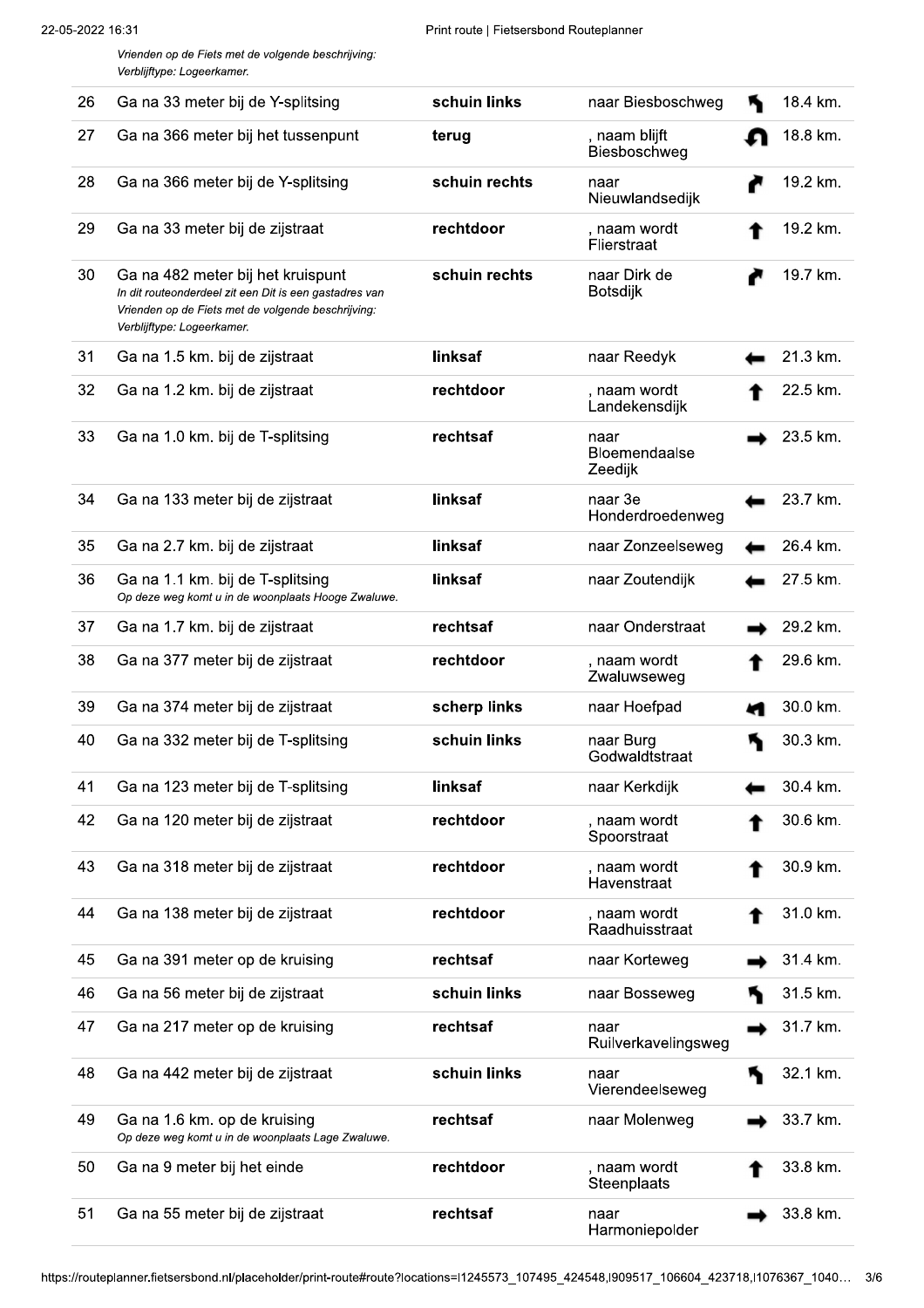| 52 | Ga na 149 meter bij het einde                                                                                                | rechtdoor     | , naam wordt<br>fietspad            | 34.0 km. |
|----|------------------------------------------------------------------------------------------------------------------------------|---------------|-------------------------------------|----------|
| 53 | Ga na 1.8 km. bij de T-splitsing<br>In dit routeonderdeel zit een Hindernis brede fietsen.                                   | rechtsaf      | naar Amerweg                        | 35.8 km. |
| 54 | Ga na 739 meter bij de zijstraat                                                                                             | rechtsaf      | naar Hamseweg                       | 36.5 km. |
| 55 | Ga na 4.0 km. bij de T-splitsing<br>Op deze weg komt u in de woonplaats Hooge Zwaluwe.                                       | linksaf       | naar Wilgenwegje                    | 40.5 km. |
| 56 | Ga na 796 meter bij de T-splitsing<br>Op deze weg komt u in de woonplaats Drimmelen.                                         | linksaf       | naar Dahliastraat                   | 41.3 km. |
| 57 | Ga na 19 meter bij de zijstraat                                                                                              | rechtsaf      | naar Oud<br><b>Drimmelen</b>        | 41.3 km. |
| 58 | Ga na 512 meter bij het einde                                                                                                | rechtdoor     | , naam wordt<br><b>Breede Vaart</b> | 41.8 km. |
| 59 | Ga na 582 meter op de kruising                                                                                               | rechtdoor     | , naam wordt<br>Vaartkant           | 42.4 km. |
| 60 | Ga na 1.3 km. op de kruising                                                                                                 | schuin links  | naar Herengracht                    | 43.7 km. |
| 61 | Ga na 106 meter bij de zijstraat                                                                                             | rechtsaf      | , naam blijft<br>Herengracht        | 43.8 km. |
| 62 | Ga na 13 meter bij de T-splitsing                                                                                            | linksaf       | , naam blijft<br>Herengracht        | 43.8 km. |
| 63 | Ga na 43 meter bij de T-splitsing                                                                                            | rechtsaf      | naar Dorpsstraat                    | 43.9 km. |
| 64 | Ga na 208 meter bij de Y-splitsing                                                                                           | schuin rechts | naar Stationsweg                    | 44.1 km. |
| 65 | Ga na 255 meter bij het kruispunt                                                                                            | rechtdoor     | , naam wordt<br>Sluizeweg           | 44.3 km. |
| 66 | Ga na 1.7 km. bij de rotonde<br>Op deze weg komt u in de woonplaats Made.                                                    | linksaf       | naar Kanaalweg-<br>West             | 46.1 km. |
| 67 | Ga na 316 meter bij het kruispunt                                                                                            | rechtdoor     | , naam wordt<br>Groentepad          | 46.5 km. |
| 68 | Ga na 511 meter bij de zijstraat                                                                                             | schuin links  | naar Kanaalweg-<br>West             | 47.0 km. |
| 69 | Ga na 588 meter bij het einde                                                                                                | rechtdoor     | , naam wordt<br>Kanaalweg-Oost      | 47.6 km. |
| 70 | Ga na 1.0 km. bij de rotonde<br>Op deze weg komt u in de woonplaats Geertruidenberg.                                         | schuin links  | naar Parallelweg                    | 48.6 km. |
| 71 | Ga na 481 meter bij het kruispunt<br>In dit routeonderdeel zit een Negeren in lijst van afwijkingen<br>database Knooppunten. | rechtdoor     | , naam wordt<br>Centraleweg         | 49.2 km. |
| 72 | Ga na 135 meter bij het kruispunt                                                                                            | schuin links  | naar Koestraat                      | 49.4 km. |
| 73 | Ga na 112 meter op de kruising                                                                                               | schuin rechts | , naam blijft<br>Koestraat          | 49.6 km. |
| 74 | Kom na 220 meter bij [onbekend] in Geertruidenberg (Noord-Brabant)                                                           |               |                                     | 49.8 km. |
| 75 | Ga na 129 meter bij de T-splitsing                                                                                           | schuin rechts | naar Markt                          | 49.9 km. |
| 76 | Ga na 221 meter bij de zijstraat                                                                                             | rechtdoor     | , naam wordt<br><b>Brandestraat</b> | 50.2 km. |
| 77 | Kom na 19 meter bij [onbekend] in Geertruidenberg (Noord-Brabant)                                                            |               |                                     | 50.2 km. |
| 78 | Ga na 111 meter bij de 5-sprong                                                                                              | schuin rechts | naar Plantsoen                      | 50.3 km. |
| 79 | Ga na 47 meter bij het kruispunt                                                                                             | schuin links  | naar Stationsweg                    | 50.3 km. |
| 80 | Ga na 26 meter bij de Y-splitsing                                                                                            | schuin rechts | naar Glacisstraat                   | 50.4 km. |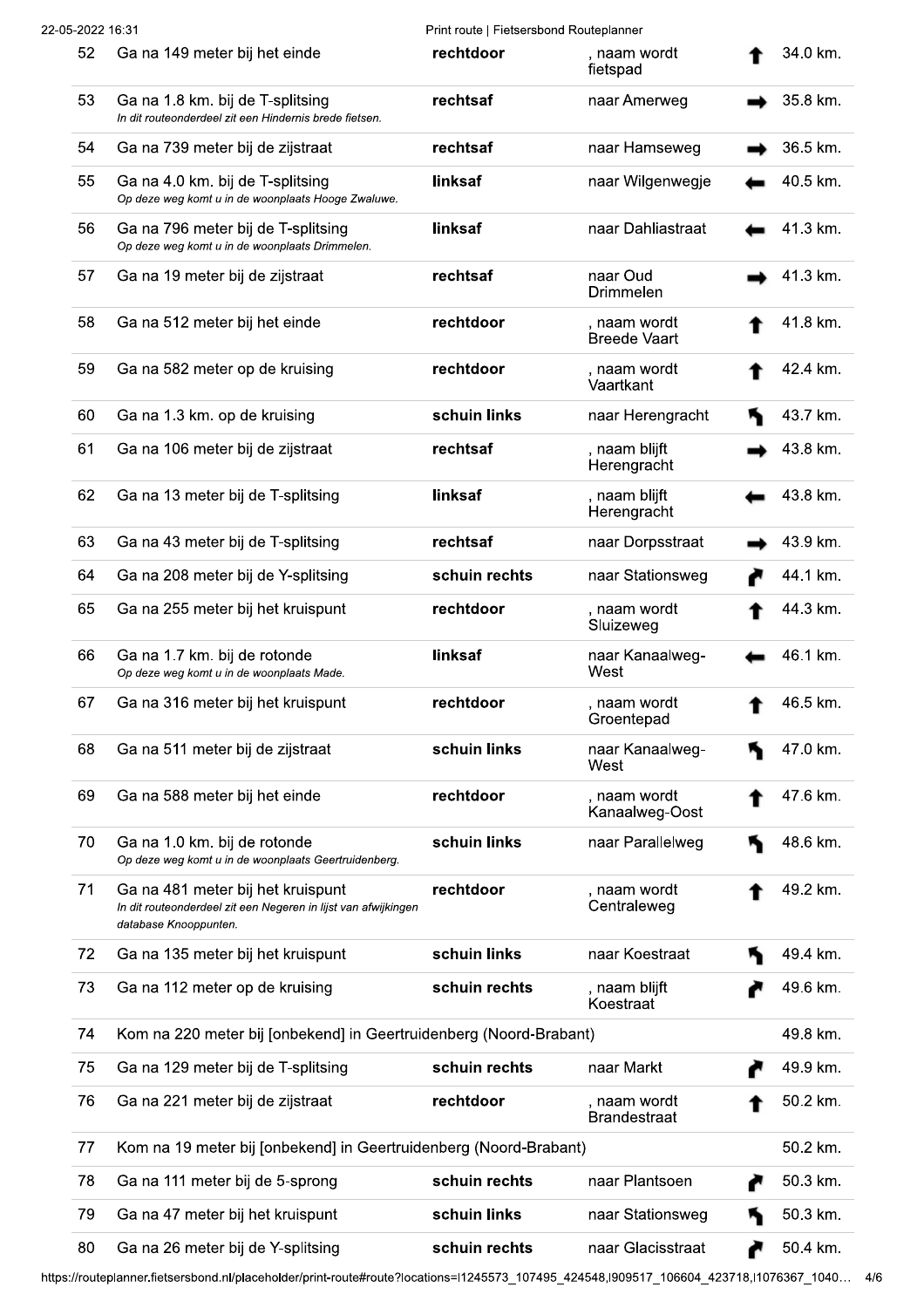Print route | Fietsersbond Routeplanner

| 81  | Ga na 5 meter bij de zijstraat                                                                                                                                                                                                                                                                                           | schuin links  | naar Stationsweg                                                                   | 50.4 km. |
|-----|--------------------------------------------------------------------------------------------------------------------------------------------------------------------------------------------------------------------------------------------------------------------------------------------------------------------------|---------------|------------------------------------------------------------------------------------|----------|
| 82  | Ga na 114 meter bij het einde                                                                                                                                                                                                                                                                                            | rechtdoor     | , naam wordt<br>Bergsebrug                                                         | 50.5 km. |
| 83  | Ga na 99 meter bij het einde<br>Op deze weg komt u in de woonplaats Raamsdonksveer.                                                                                                                                                                                                                                      | rechtdoor     | , naam wordt<br>Bergsedijk                                                         | 50.6 km. |
| 84  | Ga na 122 meter bij de rotonde                                                                                                                                                                                                                                                                                           | schuin links  | naar Maasdijk                                                                      | 50.7 km. |
| 85  | Ga na 1.0 km. bij het kruispunt<br>Deze afslag is bij een Verkeerslicht.                                                                                                                                                                                                                                                 | schuin rechts | , naam blijft<br>Maasdijk                                                          | 51.8 km. |
| 86  | Ga na 1.1 km. bij de zijstraat                                                                                                                                                                                                                                                                                           | schuin rechts | , naam blijft<br>Maasdijk                                                          | 52.9 km. |
| 87  | Ga na 146 meter bij de zijstraat                                                                                                                                                                                                                                                                                         | linksaf       | naar fietspad langs<br>Rijksweg                                                    | 53.1 km. |
| 88  | Ga na 1.2 km. bij de zijstraat<br>Op deze weg komt u in de woonplaats Hank.                                                                                                                                                                                                                                              | rechtdoor     | , naam wordt<br>landbouwweg                                                        | 54.3 km. |
| 89  | Ga na 256 meter bij de zijstraat                                                                                                                                                                                                                                                                                         | schuin links  | naar fietspad langs<br>Rijksweg                                                    | 54.5 km. |
| 90  | Ga na 83 meter bij de zijstraat                                                                                                                                                                                                                                                                                          | linksaf       | naar<br>Kurenpolderweg                                                             | 54.6 km. |
| 91  | Ga na 394 meter op de kruising                                                                                                                                                                                                                                                                                           | rechtdoor     | , naam wordt<br>fietspad langs<br>Kurenpolderweg                                   | 55.0 km. |
| 92  | Ga na 140 meter bij de zijstraat                                                                                                                                                                                                                                                                                         | schuin links  | , naam blijft fietspad<br>langs<br>Kurenpolderweg                                  | 55.2 km. |
| 93  | Ga na 222 meter op de kruising                                                                                                                                                                                                                                                                                           | rechtsaf      | naar Buitendijk                                                                    | 55.4 km. |
| 94  | Ga na 474 meter op de kruising                                                                                                                                                                                                                                                                                           | linksaf       | naar Nathalsweg                                                                    | 55.9 km. |
| 95  | Ga na 961 meter bij de zijstraat                                                                                                                                                                                                                                                                                         | linksaf       | naar<br>Oranjepolderweg                                                            | 56.8 km. |
| 96  | Ga na 421 meter bij de zijstraat                                                                                                                                                                                                                                                                                         | rechtsaf      | , naam blijft<br>Oranjepolderweg                                                   | 57.2 km. |
| 97  | Ga na 1.0 km. bij de Y-splitsing                                                                                                                                                                                                                                                                                         | schuin links  | naar Jeppegatweg                                                                   | 58.3 km. |
| 98  | Ga na 10 meter op de kruising                                                                                                                                                                                                                                                                                            | schuin rechts | naar C.P. van den<br>Hoekpad                                                       | 58.3 km. |
| 99  | Ga na 6.6 km. op de kruising<br>Op deze weg komt u in de woonplaats Werkendam. In dit<br>routeonderdeel zit een Paaltje, en een Waterlinie met de<br>volgende beschrijving: Naam: Gemaal Oostkil, en een<br>Waterlinie met de volgende beschrijving: Naam:<br>Griendwerkerskeet, en een Negeren in lijst afwijkingen LF. | linksaf       | naar Veerweg                                                                       | 64.9 km. |
|     | Ga na 24 meter bij kade                                                                                                                                                                                                                                                                                                  | schuin rechts | naar veerpont over<br>Steurgat Steurgat in<br>Werkendam (Altena,<br>Noord-Brabant) | 64.9 km. |
| 101 | Ga na 82 meter bij kade<br>In dit routeonderdeel zit een Niet altijd toegankelijk, en een<br>Veerpont met de volgende beschrijving: Naam: Werkendam<br>- Biesbosch; Plaatsnaam: Werkendam; Informatie: 06-<br>27574184 (Pontje Steur); Type veer: Motorveerpont.                                                         | rechtdoor     | naar Veerweg                                                                       | 65.0 km. |
| 102 | Ga na 212 meter bij de T-splitsing                                                                                                                                                                                                                                                                                       | schuin rechts | naar 't Kooike                                                                     | 65.2 km. |
| 103 | Ga na 847 meter bij het einde                                                                                                                                                                                                                                                                                            | rechtsaf      | naar Steurgat                                                                      | 66.0 km. |
| 104 | Ga na 899 meter bij de zijstraat                                                                                                                                                                                                                                                                                         | linksaf       | naar Galeiweg                                                                      | 66.9 km. |